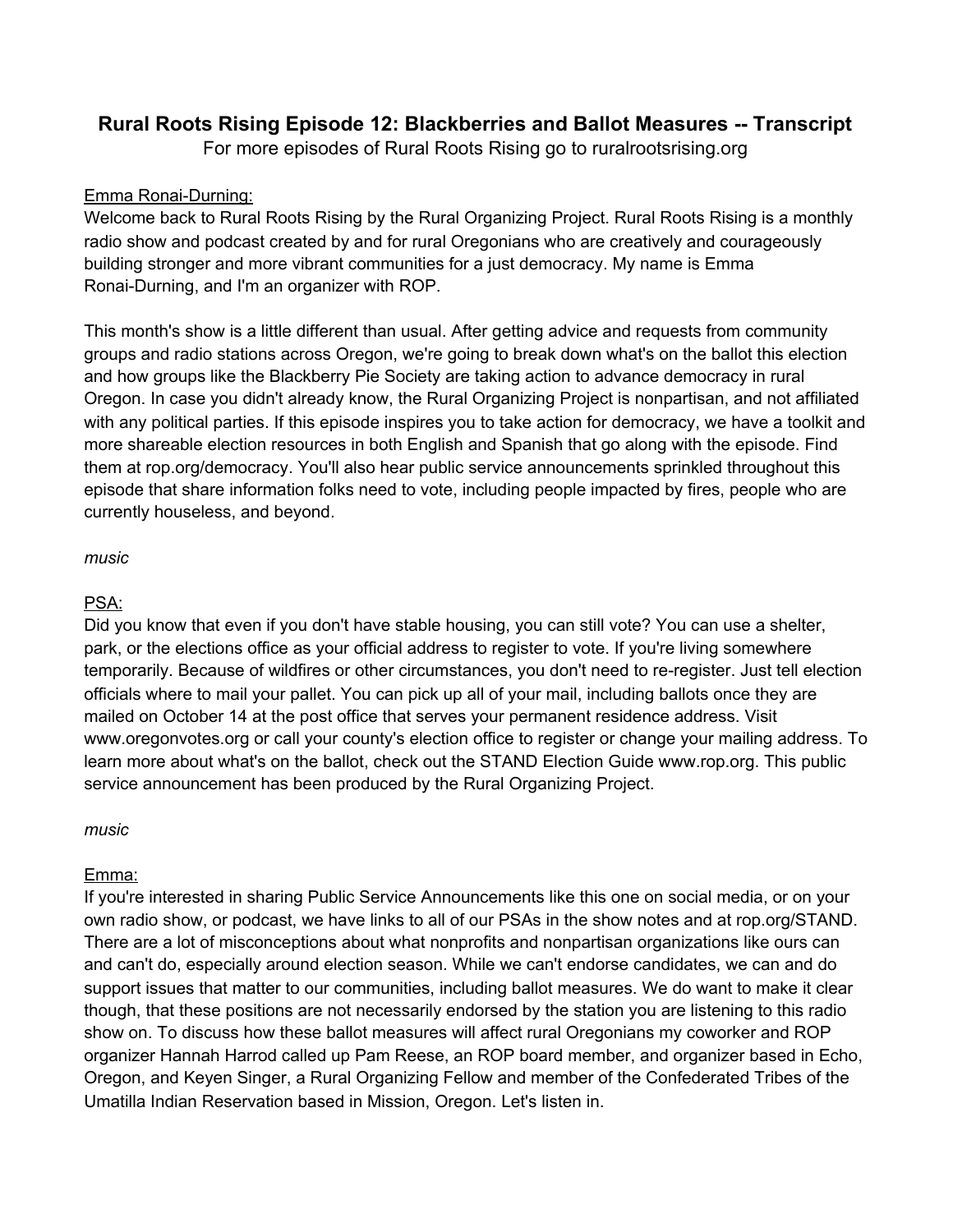# Hannah Harrod:

Hi there. My name is Hannah Herod and I'm an organizer with the rural organizing project. I'm really excited to be sitting down over zoom with Keyen Singer and Pam Reese to hear their thoughts on this year's statewide ballot measures. We did our best on Rural Internet. So thanks for bearing with us if it breaks up now and then. Could you introduce yourself and then we'll get started.

### Keyen Singer:

Hi, my name is Keyen. I'm a rural organizing fellow and a member of the Confederated Tribes of the Umatilla Indian Reservation living in Mission, Oregon. Thanks for having me on.

#### Pam Reese:

And my name is Pam. I'm an organizer from Echo, Oregon and an ROP board member and I'm glad to be here.

# Hannah:

Thanks y'all. Can I know you were really excited about Measure 110 do you want to kick us off?

# Keyen:

Well, Measure 10 would decriminalized possession of certain drugs and establish a statewide drug addiction treatment and recovery program funded by the state's marijuana tax revenue.

# Hannah:

And what impact would that measure have on rural Oregonians like you and me?

# Keyen:

So Oregon ranks 50th in the nation for drug treatment availability. Personally, for me it hits close to home. I know when I was 13 and my family was looking for treatment options where my mom felt safe. This made it really difficult to find some places that she could go for me and my siblings. It was hard separating from our only parent, but we knew it was important to help her feel better and be safe. Her treatment center was in another state, and we had to drive far to see her, which was hard for all of us. The cost of getting her there and visiting was a lot. It was worth it to help her. But overall, it should be easy to care for our family members when they need it.

# Hannah:

Thanks so much for sharing that Keyen. And which measure are you most excited about? Pan?

# Pam:

I totally agree that measure 110 would really benefit us but I'm really excited about measure 109.

# Hannah:

Can you tell the listeners what that one's about? The ballot measure numbers can be really hard to keep track of.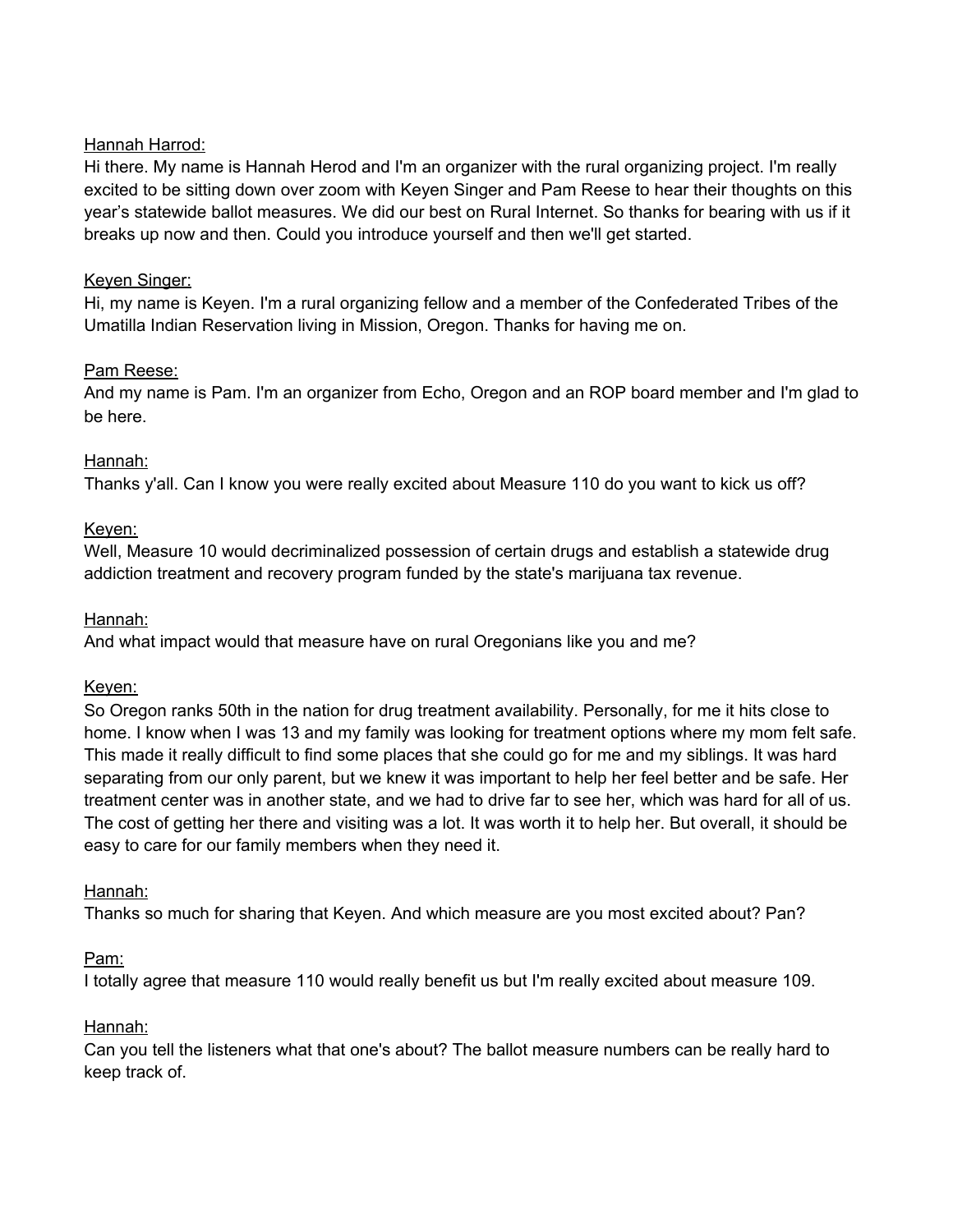# Pam:

Yeah, absolutely. Measure 109 would create a new avenue of mental health care free from the control of pharmaceutical companies. It would legalize psilocybin treatment by creating the Oregon psilocybin services program under the Oregon Health Authority. As a longtime sufferer of depression anxiety myself, I would really benefit from this and will be the first in line for treatment if this ballot measure passes. studies from Johns Hopkins University and beyond show that psilocybin is an effective treatment for post-traumatic stress disorder, depression, anxiety, and end of life care. This made me very hopeful because the treatment actually treats the condition rather than the symptoms like antidepressants do. The other thing is that Measure 109 would permit patients 21 years and older to access this treatment after receiving a referral from a doctor and only through a licensed psilocybin service center under the care of a trained facilitator so we don't have to worry about misuse of the treatment or addiction.

# Hannah:

Thanks, Pam, that's really interesting. Are there challenges to getting this passed?

# Pam:

Yes, one of the stumbling blocks to passing this measure will likely be changing the perceptions about psilocybin that are remnants of the 1960s and 70s. Because it was freely used by the counterculture, there's a stigma attached. However, we as a society have to overcome that perception so we can see it as a legitimate treatment for people who desperately need it.

# Hannah:

And since we're talking about potentially expanding health care access, can we also talk about Measure 108?

# Keyen:

Yeah, I feel pretty conflicted about it, to be honest.

# Pam:

Yeah, me too. So Measure 108 would increase taxes on tobacco products and inhalant delivery systems such as e-cigarettes and vapes. The money generated from the tax would help fund the Oregon Health Plan and other health care related programs, including those that prevent smoking and help people quit.

# Keyen:

I mean, in my community, I know a lot of people are addicted to cigarettes and face serious health consequences from that but I'm just not sure that reason cost is the solution here. I know some people may say raising the cost would stop people from smoking. But I'm not just sure that's the case.

# Pam:

Totally. I really see a problem with corporations being let off the hook here. As it is written. Now the tax applies to distributors, which includes anyone in the state who manufactures transports, or sells tobacco products. But we can be pretty certain that they will pass these costs on to the people buying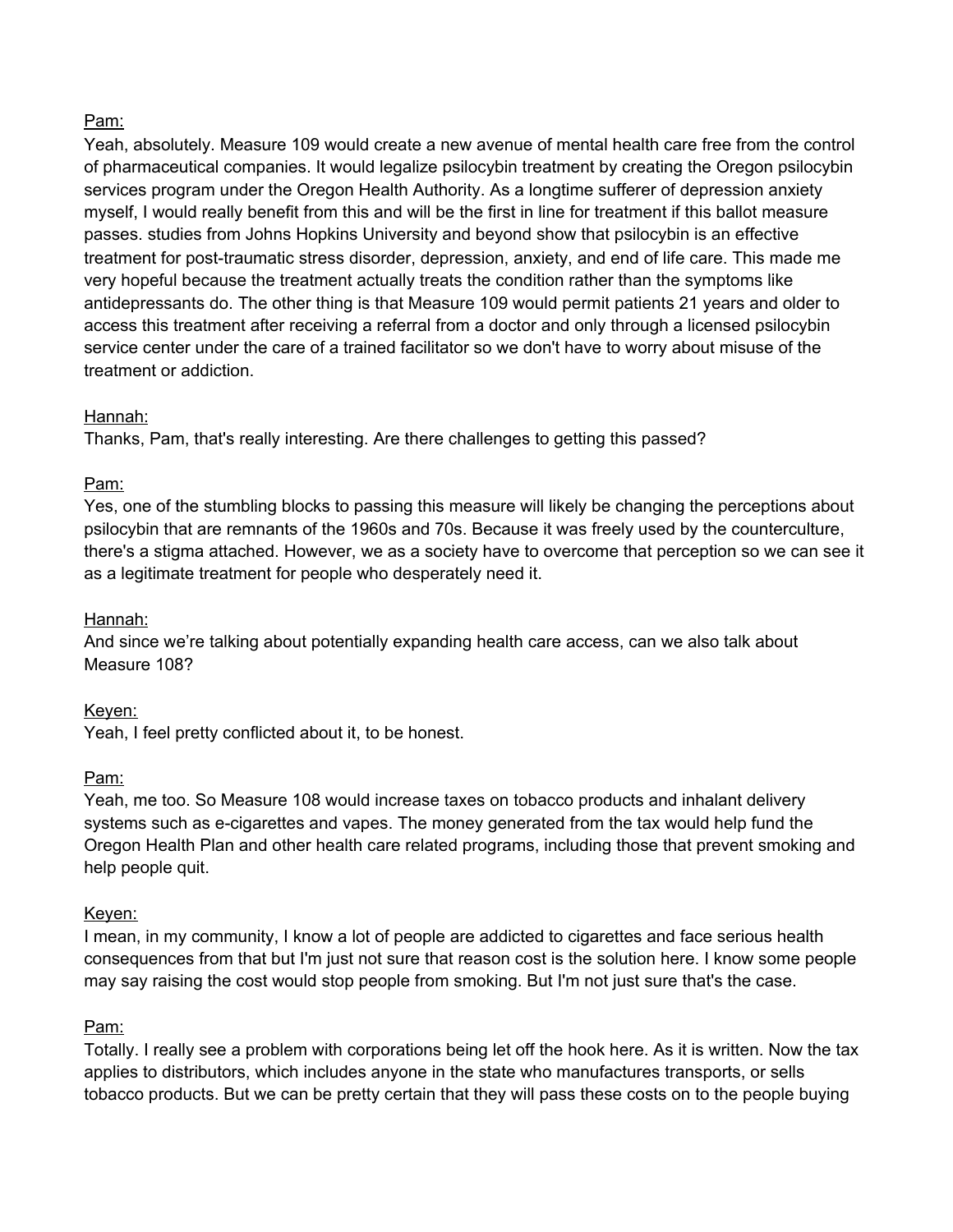the cigarettes. So consumers may end up bearing the brunt of this instead of the corporations. On the other hand, though, access to health care is really important. And this measure would get folks more resources to prevent or quit smoking.

# Keyen:

I'm definitely going to have more conversations with my family, friends, and community members about this one before I decide which side I fall on.

# Hannah:

That sounds like a great idea. So the last ballot measure is 107. Keyen, could you explain this one to us?

# Keyen:

Sure, Measure 107 would amend the state constitution to allow the state, cities, and counties to limit political contributions in spending. While still making sure candidates can get the resources they need to run campaigns. They would also require that campaigns disclose the source of all contributions and expenses, including political ads.

# Pam:

Oregon is only one of five states with no limits on contributions, which allows special interests and corporations to contribute millions of dollars and sway our elections to support their own bottom line. Passing Measure 107 would help protect our elections from out of state interests and large corporations. I think this one will definitely make our democracy more people-centered. And I'm all for that.

# Keyen:

Yeah, I believe that democracy should be by and for all people. And I just don't see how out of state corporations buying their favorite candidate is aligned with our democratic values.

# Hannah:

Definitely. Is there anything else we should tell the listeners before signing off?

# Keyen:

Yes, be sure to go to www.rop.org to find more information and endorsements on these four ballot measures in English and Spanish. And don't forget to make sure everyone that can vote participates in this election season!

# Pam:

Vote, get your friends to vote and even if it takes a little while longer than we'd like, let's make sure every ballot is counted this November!

# Hannah:

Thanks so much for breaking down the ballot measures for us. We really love hearing both of your perspectives on this. And we're also excited to keep the conversation going with folks all around the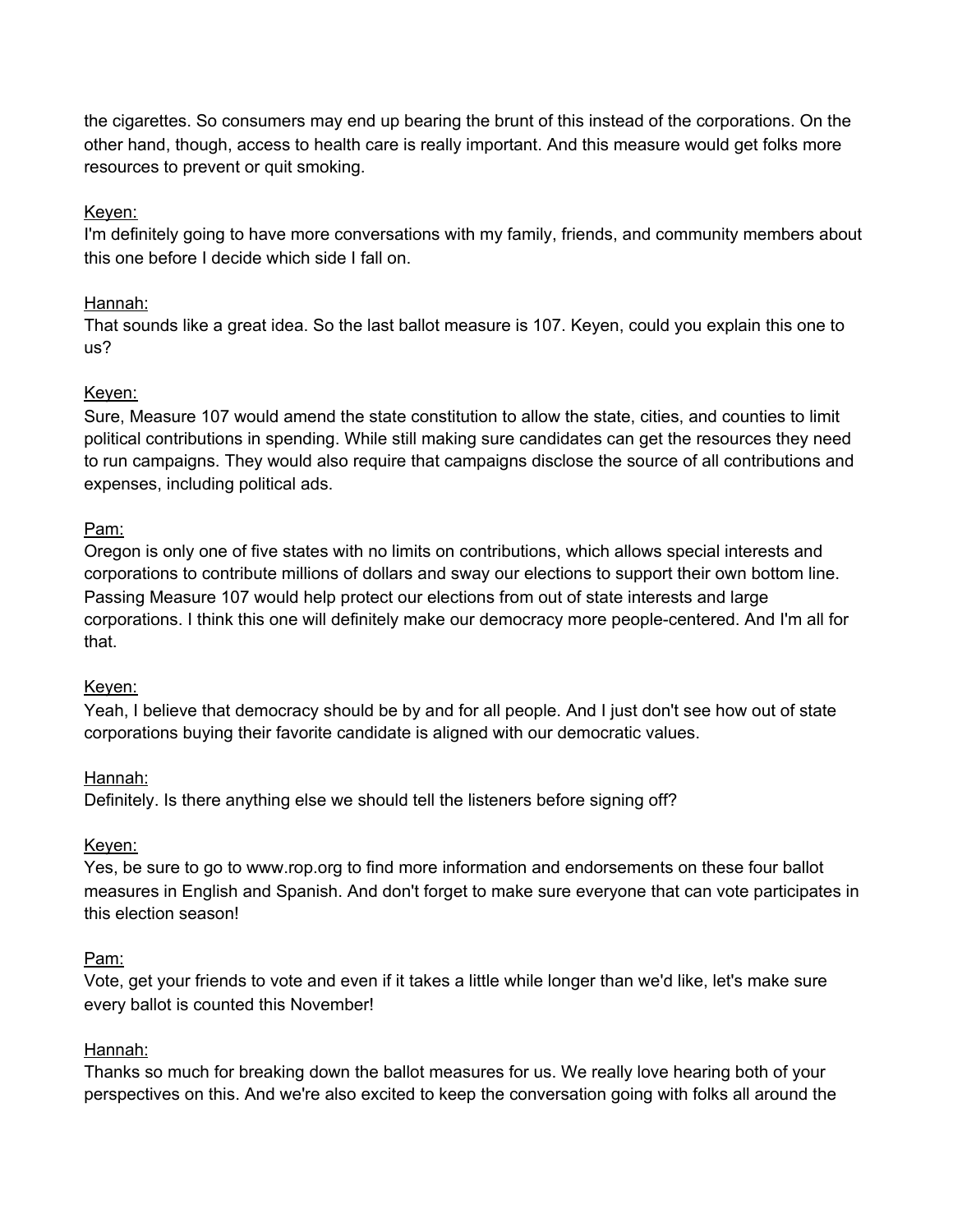state. So if you're listening, we'd also love to hear from you. Thanks so much.

#### *music*

#### PSA

It's almost time to cast your ballot, and it's important to know who represents you. At the federal level, we each vote for two US senators, and one us representative. At the state level, we each have one state senator and one state representative. And don't forget about the power of local elected officials too. To learn more about the roles of each of these positions and what's on the ballot this year. Be sure to check out the stand election guide at www.rop.org this public service announcement has been produced by the Rural Organizing Project.

#### music

#### Emma:

We know that we're voting on more than just the ballot measures this year. And many people across the state are nervous that they need to start working now to keep temperatures low in their community both before and after election day. As rumors fly about who can and can't vote by mail, and threats to a safe and fair election escalate. Rural Oregonians like you are taking action to defend democracy, to count every vote, and to build a community where everyone's needs are met. We've compiled these plans into a defending democracy toolkit chock full of possibilities for making sure folks get to vote, support each other in exercising that right and are prepared to defend it by documenting and de-escalating any anti-democratic action at mailboxes or official voting drop boxes.

If you see anti-democratic activities in your community, call our ROP's Defend Democracy Hotline at 541-714-3257, email us at democracy@rop.org, or fill out our online reporting form and access the toolkit at rop.org/democracy regardless of your political leaning, everyone has a right to participate in democracy. And as Pam said, it will take all of us to make sure everyone who can vote gets their ballot in the box and gets their vote counted, fair and square.

#### PSA

Did you know that in Oregon, you can vote if you're returning to your community from serving time in prison or jail. Even if you have a felony record or are on parole or probation don't need to re register to vote after you're released from prison. Make sure you are registered www.oregonvotes.org. And learn more about what's on the ballot and the STAND election guide www.rop.org. This public service announcement has been produced by the Rural Organizing Project.

#### Emma:

Let's go now to another conversation. And this one is about ways that anyone can take action this election season. Regardless of whether or not you can vote. We know that no one candidate can magically make our vision of a thriving rural Oregon a reality overnight. But election season is a great time to figure out the priorities of our elected officials and, if needed, push them to refocus on the issues that matter most to our communities. ROP organizer, Paige Crenshaw interviewed Leslie Rubenstein and Cathy Bellavita of the BlackBerry Pie Society in Cottage Grove. You'll hear about their work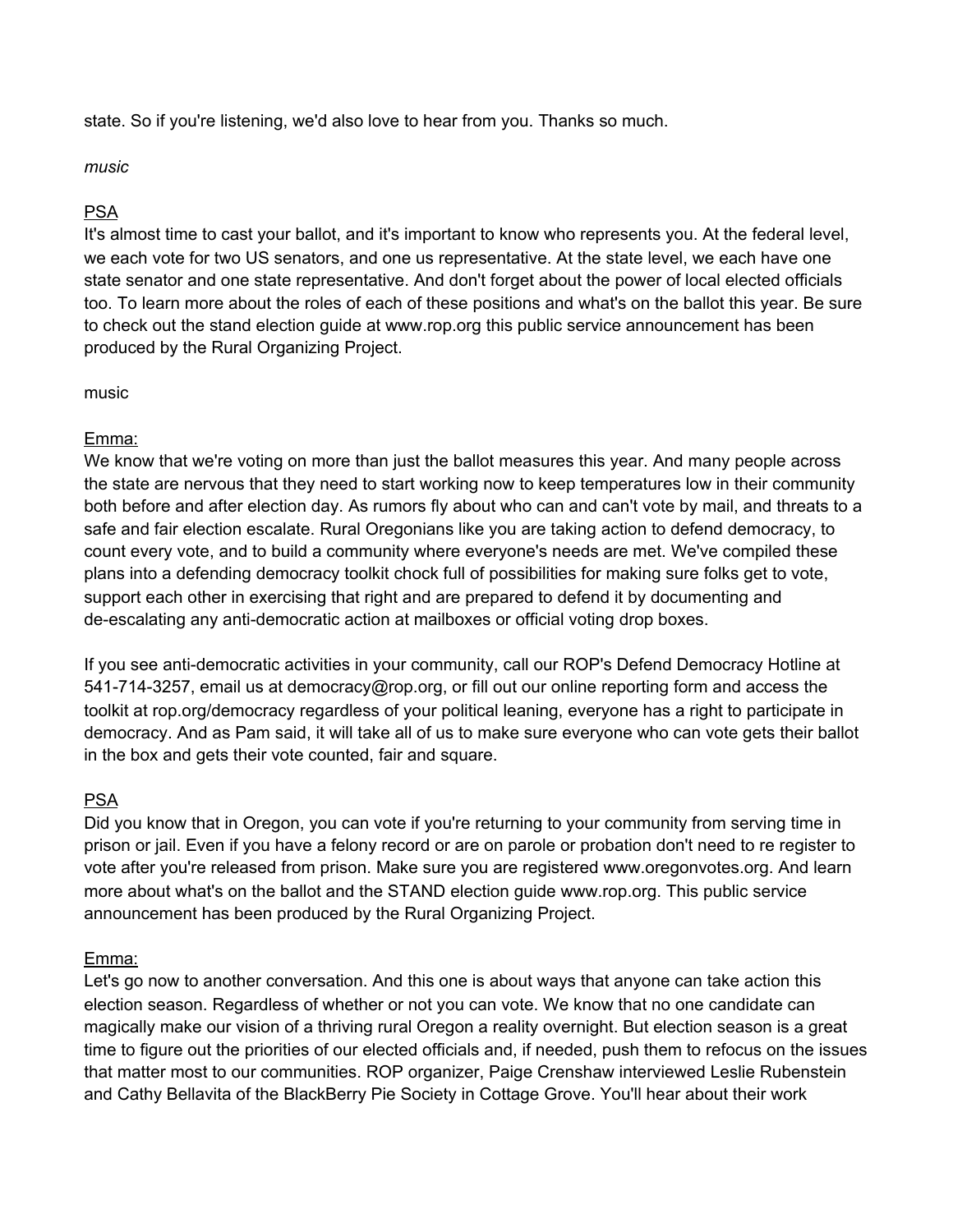sending candidates running for all state and local offices a survey to respond to in order to earn their endorsement. Bear with us as the following conversation was recorded on zoom, and you'll hear some of the challenges of rural internet along the way.

# Paige Crenshaw:

Hi there. My name is Paige Crenshaw, and I'm an organizer with the Rural Organizing Project. Today I'm sitting down with Leslie Rubenstein and Cathy Bellavia of the Blackberry Pie Society. Can you both introduce yourselves?

# Leslie Rubinstein:

Thank you, Paige! I'm Leslie Rubenstein and I've been here in Cottage Grove for a little bit over 30 years and I'm the chairwoman of the Blackberry Pie Society which we often refer to just as blackberry pie.

# Cathy Bellavita:

And I'm Cathy Bellavita and I am the secretary for the Blackberry Pie Society. I've lived in Cottage Grove for about 16 years and I have been involved with Blackberry Pie for eight-ish years.

# Paige:

Can you tell me a little bit about what the Blackberry Pie Society is?

# Cathy:

Well, we're a progressive group that supports progressive politics, local and beyond. And we help people figure out the issues, whether it's about legislation, elections, or civic engagement. And we have fun while doing it!

When they were trying to decide the names of the group, the idea of being as sort of American as apple pie, I think came up and they thought about being the apple pie society. But it turns out here in Cottage Grove, we have an antique store called the app called Apple Pie Antiques. And they did not want to get confused with that group. So someone and Leslie, maybe you know who it was, but it may not matter said, "Well, how about blackberry pie?" And that fits very well, because it, you know, blackberries are everywhere. And they grow uncontrollably here, they're prickly, but sweet, the fruit is there. And so it's sort of a good metaphor for our group as well.

# Paige:

Leslie, can you tell me a little bit about how long ago we've been doing this?

# Leslie:

We began 16 years ago in 2004. And since then, we've been doing candidate surveys, forums, we've met with elected and appointed officials, we put out palm cards with our election endorsements. We send out armchair activism alerts by email to our list of the over 200 local folks, and we also host parties to engage our friends in our activism.

# Paige: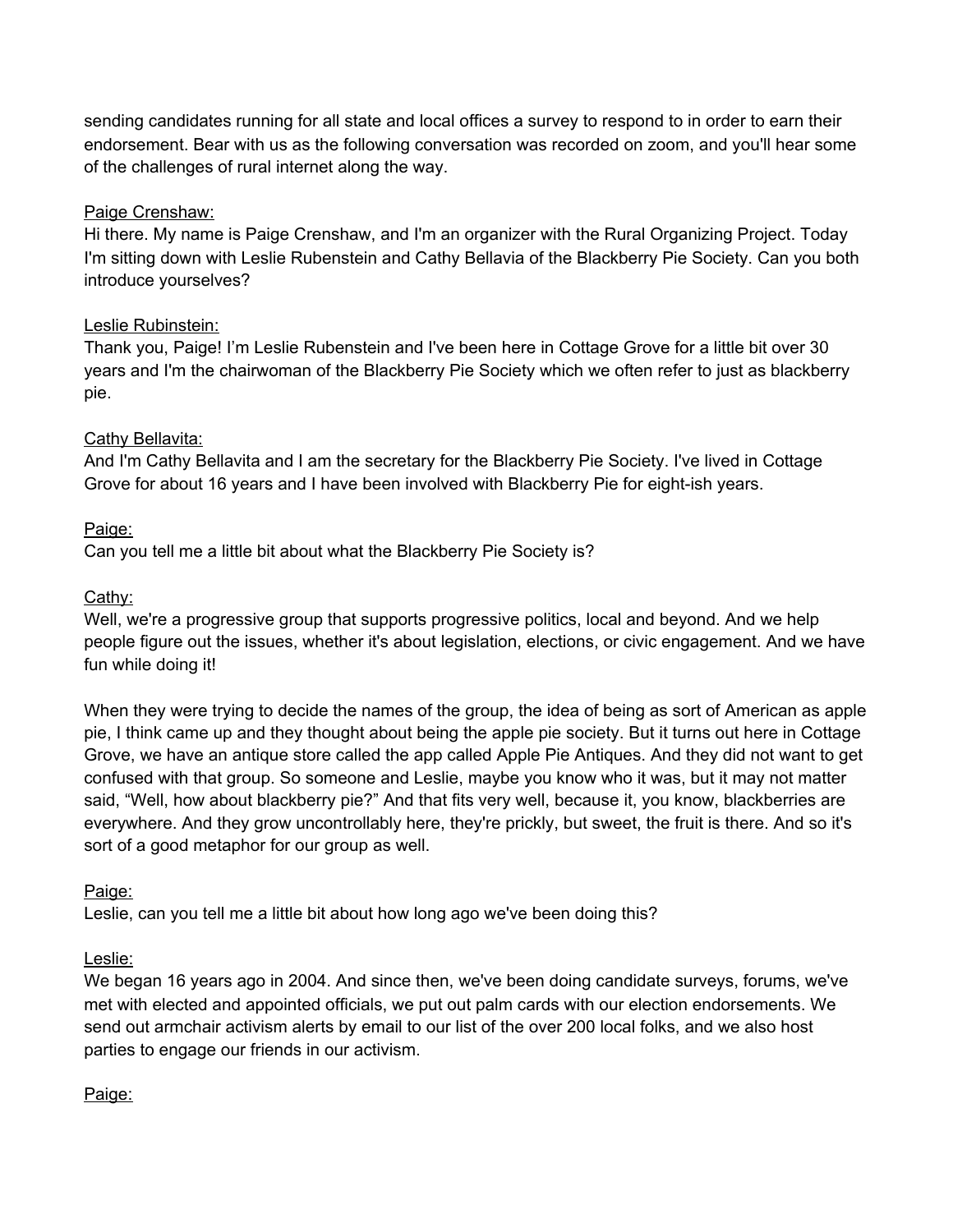How did you all get started with surveying candidates?

# Cathy:

Well, we asked the League of Women Voters to help us out. By showing us how to put on a candidate forum. When there was no one else in the community doing it, we learned the basics from them. We now hold them ourselves, or we partner with our local Chamber of Commerce.

# Paige:

Leslie, in your experience, what have been the best ways to approach the candidates?

# Leslie:

Candidates want to get their information out. So they tend to be quick to respond. We've emailed candidates with surveys, we've called to talk to them. And we've also met with them in person, they are generally quite willing, if they're running for office. And here's a case in point. And this is very recent. Cathy, you know, we were both involved with this. When the democratic Secretary of State candidates in Oregon were running in the Democratic primary, there were quite a few of them. Some went in, some went out. But we emailed all of them to say, you know, here's a questionnaire, we wanted to decide who we would endorse, and we emailed them. And then there were some follow up phone calls, because some of these candidates have a lot of emails, but we were able to get in touch with everyone, not everyone returned a questionnaire, all but one did. And then we had a party in February, at the start of the political season. And two of those candidates came, out of there may have been four at that point for statewide, I think ever for at that point, one had dropped out. So two of them actually came to our party in Cottage Grove, and they got to be introduced to the crowd. So I think we've gotten bolder, as we've been doing this longer, and we're just willing to write or email or call anybody and see what the response is. And often it's, surprisingly, a good response.

# Cathy:

I would like to add to that too. The, again, to emphasize the rural part. When we had our party in February, which was our Political Party, we called it and we had the sense that people really wanted to get involved. But when you're living all over the countryside, you may think you're the only one, okay, because it's scattered, people are scattered, and you're not sure about your neighbor and all that. And so, but we had this sense that people wanted to connect. And we were right, because we had about 200 people show up. But I think rural people tend to live rural because they want to be rural, and they want to be... have space around them. But sometimes you want to connect and you don't know, how and this gives them a progressive rural progressive means to connect. And so once we realized that we could have a party and that many people would show up and we realized, Okay! There are people who want to participate this way this year in particular. So don't be surprised to find out how many people really do want to get want to know they're not alone.

# Leslie:

And want to get involved with an organization that will give them opportunities to do things. And we all know working in politics that when you get a group together, you feel like you can do so much more than you can do on your own. And that helps to overcome some of the frustration and fear that and isolation that we experienced in rural communities.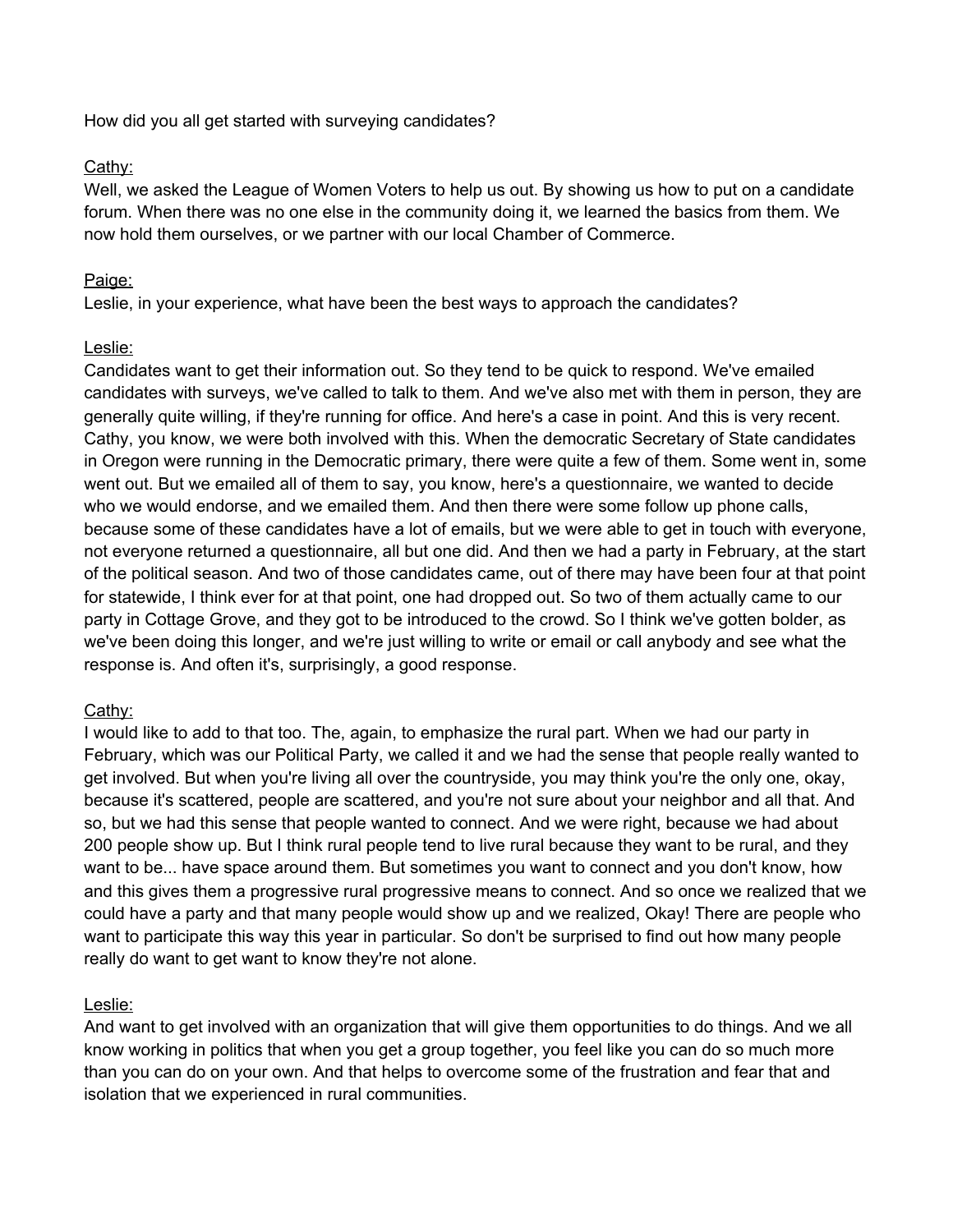# Cathy:

Also, I'd like to add that all of this feeling of being part of a group has been achieved, even though we have not met at all. So um it, it may just be because of the times, you know, nobody can have large gatherings anymore. And we were lucky to have our large gathering just prior to the COVID stuff. But that the feeling of wanting to be involved in do something and so many people have just said I just want to be doing something does not mean they have to be gathered together. Although we have had offers of people say that, you know, if you can get together if we can, you can use my place or that sort of thing. So it doesn't mean the desire's not there. But you can achieve a lot of feeling of togetherness without actually ever being, really, face to face. And that's been, that's been surprising to me.

# Paige:

I'm wondering if you can tell me some of the questions you all will be asking this year.

# Cathy:

Well, our 18 question survey for the Cottage Grove City Council and mayoral candidate candidates have included some of the following questions:

What are the top three problems facing the city? And how would you fix them? Give an example of a recent time when you work collaboratively with someone with different opinions from yourself? How can Cottage Grove become a leader in addressing climate change in our community? Are there any community policing reforms you would like to see implemented by the Cottage Grove police department? How will you ensure the city communicates more effectively with citizens, it's also a way to kind of get them thinking about issues that we think are important. So to guide their thinking. And in some ways, it might be some of the most direct feedback they get from from people who are paying attention other than a forum. And this this year, I've noticed the candidates are each getting some time on the local radios station too, so that's a little back and forth.

# Paige:

Yeah, I heard that you even had your survey questions publish? Could you share more about that?

# Leslie:

Exactly. And one of the interesting things about that is that once you get involved in doing this kind of work, it's just your survey and you contact candidates. But when we did that, we put it in the main newspaper in Eugene, they ran it as, as an op-ed piece. And so anybody in the county could then read that. So our perspective because your questions carry a certain perspective with them. Were those that perspective was available for everyone to read, who read it and to consider for themselves the importance of those issues. So I think this work grows over time on and on each thing that you can, each thing that you do gives you more confidence to do more and more contacts that you have, the more likely it is you can have your voice heard, because since we've been around for a while, and we are somewhat known, and we have a kind of funny name that people you know, pay attention to, when we send a piece to the newspaper. They respond and say, "Yes, we'll run this." I'm not saying they always do. But we have had success doing that in the past.

*music*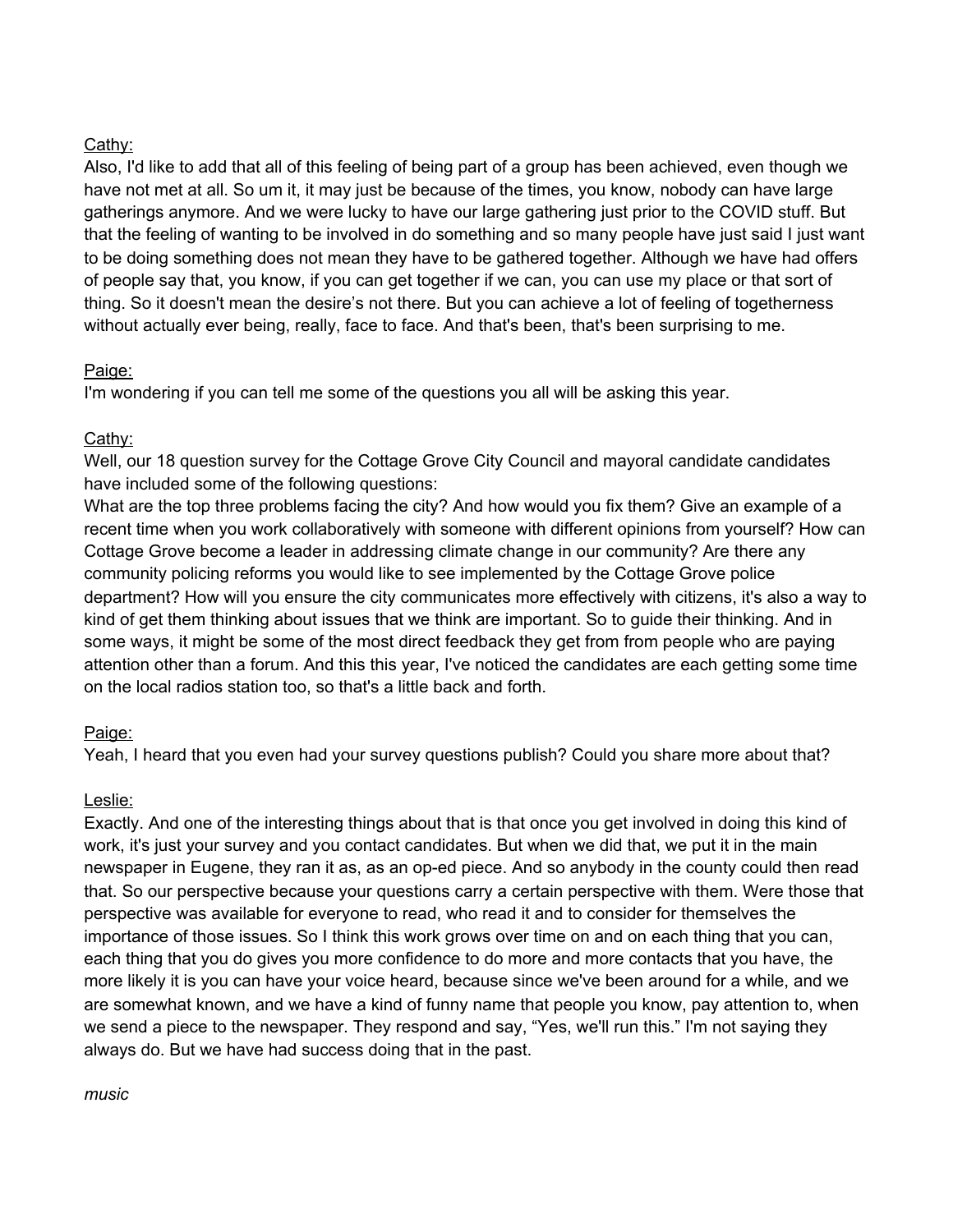# Paige:

We're going to take a short break and we'll be back in just a minute to hear more from the Blackberry pie society. You're listening to Rural Roots Rising, a radio show and podcast created by and for rural Oregonians who are creatively courageously building stronger and more vibrant communities for a just democracy.

# *music*

# PSA:

It's almost time to cast your ballot and national elections aren't the only thing to vote on town, city, and tribal councils, as well as county commission's or county courts, decide how your money is spent and are responsible for the police department, water quality roads and hospitals, parks and libraries. school boards make decisions about curriculum and facilities. Schools are also the community centers we rely on when natural disasters strike.

District Attorneys, sheriffs, and locally elected judges oversee the courts, jails, and decide whether or not to work with Immigration and Customs Enforcement, also known as ICE, and other federal agencies. To learn more, be sure to check out the STAND Election Guide at www.rop.org this public service announcement has been produced by the Rural Organizing Project.

#### *music*

# Paige:

Welcome back. My name is Paige Crenshaw, let's get back to our conversation with Leslie Rubenstein and Cathy Bellavita of the Blackberry pie society in Cottage Grove. I asked Cathy and Leslie how people can get involved who've never taken action before.

# Leslie:

In pre-COVID times I would have said grab a friend and ask a candidate or an elected official to sit down and have coffee with you. So now maybe it's a phone call. But if you start asking questions, you can progress to writing questions down emailing them and then asking questions at a candidate forum, which is probably a zoom forum these days.

# Paige:

Cathy, can you tell me a little bit about what's keeping you going right now?

# Cathy:

Well, the Black Lives Matter protests and young people getting involved in politics is really inspiring. Community mutual aid for our economic dilemma, and our wildfire disasters, and our migrant populations are also issues that we care about. Also, the need to combat the disgusting resurgence of white supremacist groups and vigilante militias.

# Paige: